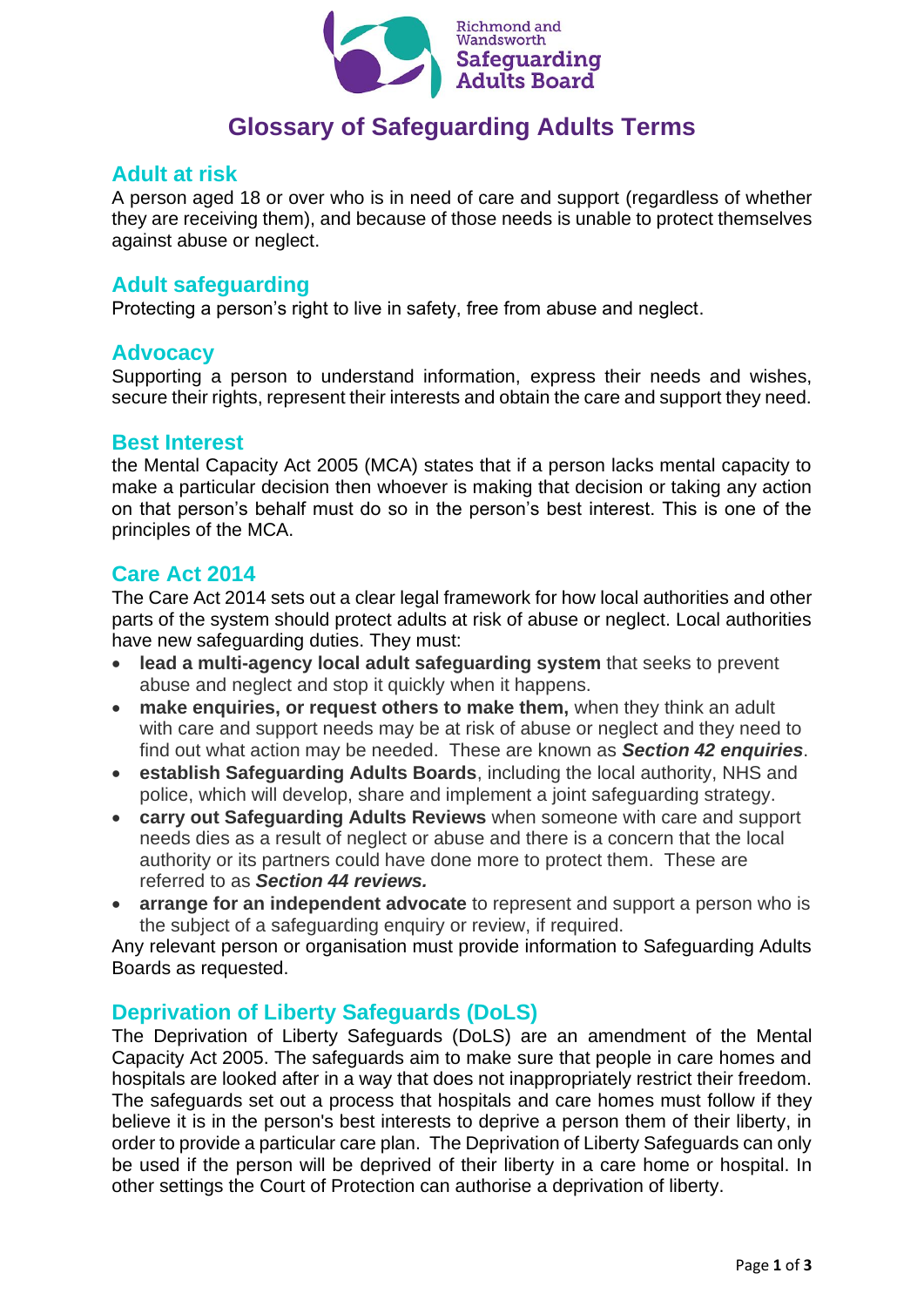

Care homes or hospitals must ask a local authority if they can deprive a person of their liberty. This is called requesting a standard authorisation. A recent court decision determined that a deprivation of liberty occurs when:

- a person is under continuous supervision and control in a care home or hospital, and
- is not free to leave, and
- the person lacks capacity to consent to these arrangements.

There are six assessments which have to take place before a standard authorisation can be given.

If a standard authorisation is given, one key safeguard is that the person has someone appointed with legal powers to represent them. This is called the relevant person's representative and will usually be a family member or friend.

Other safeguards include rights to challenge authorisations in the Court of Protection, and access to Independent Mental Capacity Advocates (IMCAs).

## **Equality Act 2010**

Legally protects people from discrimination in the workplace and in wider society. It replaced previous anti-discrimination laws with a single Act, making the law easier to understand and strengthening protection in some situations. It sets out the different ways in which it is unlawful to treat someone.

## **General Data Protection Regulation (GDPR)**

A legal framework that sets guidelines for the collection and processing of personal information of individuals within the European Union (EU). The GDPR sets out the principles for data management and the rights of the individual, while also imposing fines that can be revenue-based. The GDPR came into effect across the EU on May 25, 2018 and its requirements are part of English law under the Data Protection Act 2018.

## **Independent Mental Capacity Advocate (IMCA)**

Established by the Mental Capacity Act (MCA) 2005 IMCAs are mainly instructed to represent people where there is no one independent of services, such as family or friend, who is able to represent them. IMCAs are a legal safeguard for people who lack the mental capacity to make specific important decisions about where they live, serious medical treatment options, care reviews or adult safeguarding concerns.

## **Making Safeguarding Personal**

A sector led initiative which is about person centred and outcome focussed practice. It is how professionals are assured by adults at risk that they have made a difference to people by taking action on what matters to people and is personal and meaningful to them.

## **Person/organisation alleged to have caused harm**

The person/organisation suspected to be the source of risk to an adult at risk.

## **PREVENT**

PREVENT is part of the government's counter-terrorism strategy which aims to stop people becoming terrorists or supporting terrorism. Its relevance to the work of the Board is that safeguarding work can play a part is in protecting people at risk of harm from being drawn into terrorism-related activity against their will. All government department have been required to carry to training through approved Workshops to